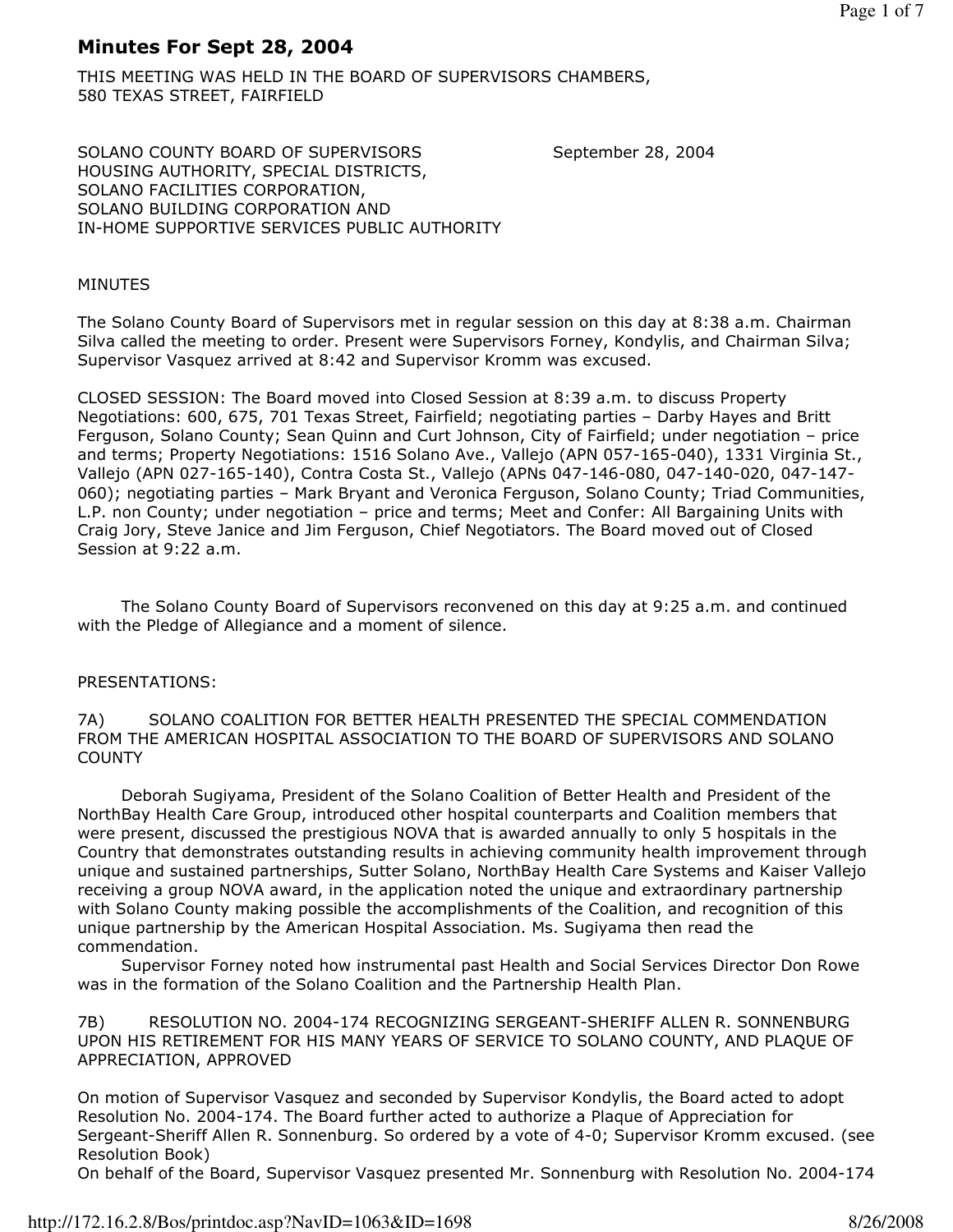and a Plaque of Appreciation honoring him upon his retirement after 31 years of service to Solano County as an employee in the Sheriff's Department.

Sheriff Gary Stanton commended Mr. Sonnenburg for his service and dedication, and wished him all the best of luck.

PUBLIC COMMENT ON CONSENT CALENDAR

14A) Adopt resolution dedication a portion of Cordelia Road in memory of Solano County Deputy Sheriff John P. Sandlin

16D) Approve request on proposals for implementation partner to assist in implementation of the PeopleSoft Human Resources Management System Time and Labor application; approve selection of CherryRoad Technologies as implementation partner; authorize County Administrator to execute contract in amount of \$219,860 with CherryRoad Technologies, and to execute any amendments provided that do no exceed 10% of the original contract

17) Adopt resolution approving Memorandum of Understanding with Unit 10 – Skilled Craft and Service Maintenance Workers represented by Local 39 for the term October 1, 2004 through September 30, 2007; approving salary and benefit increase for unrepresented Executive Management, Senior Management and Confidential employees as specified in agenda submittal; amending Alphabetical Listing of Classes and Salaries to reflect cost of living and salary adjustments for Stationary Engineers, Local #39, representing Unit #10; amending Alphabetical Listing to delete title of Assistant Deputy County Administrator and add new title of Deputy County Administrator with no salary adjustment; authorizing Human Resources Director to make any technical corrections

21) East Vallejo Fire Protection District: Hold Quarterly Meeting: No business to conduct

 Donald Tipton, Vallejo, noted concern regarding Item 14 and opposition to spending of Road Fund money for this sign; Item 16D posed questions regarding the financing and if this action will save the County any money, and if the charges to the departments would be increased or decreased; Item 17 noted unrepresented employees will be receiving a Cost of Living pay increase and feels the Unrepresented employees are receiving this benefit on the backs of the union labor; Item 21 noted he had received a piece of mail from the U.S. Department of Commerce U.S. Census Bureau addressed to the District and presented it to the Clerk, and feels there is business that should be conducted.

16A) Adopt resolution proclaiming October as Domestic Violence Awareness and Prevention Month

 Cheryl Franklin-Golden, Executive Director SafeQuest Solano, presented the Board with a packet of information, incorporated herein by reference, discussed the increase of domestic violence during this time due to the war in Iraq and the economy, shelter availability, partnerships, and the signature event this year "Domestic Violence: Out of the Darkness and into the Light" as a way to recognize the survivors of domestic violence. Ms. Franklin-Golden invited the Board to attend this event on October 14, 2004.

 There was a brief discussion regarding the reopening of the Vallejo shelter, and conducting domestic abuse classes at Travis Air Force Base.

19) Adopt resolution amending Alphabetical list of Classes and Salaries to add classification of Chief Public Defender Investigator Unit #62 with approximate annual salary of \$73,528 - \$89,372; adopt resolution amending Allocation List to add 1.0 FTE Chief Public Defender Investigator position and delete 1.0 FTE Public Defender Investigator position in main Public Defender office; add 1.0 FTE Public Defender Investigator position in Conflict Defender office

 Art Grubel, Executive Director Local 1280 SEIU, noted a brief history of the Public Defender Classification issue and an investigator working out class as a supervisor without compensation, inquiries as to where the matter was in process, no notification to the union on the deletion of one union represented position, and questioned why this position is being established as a management position rather than a supervisory position.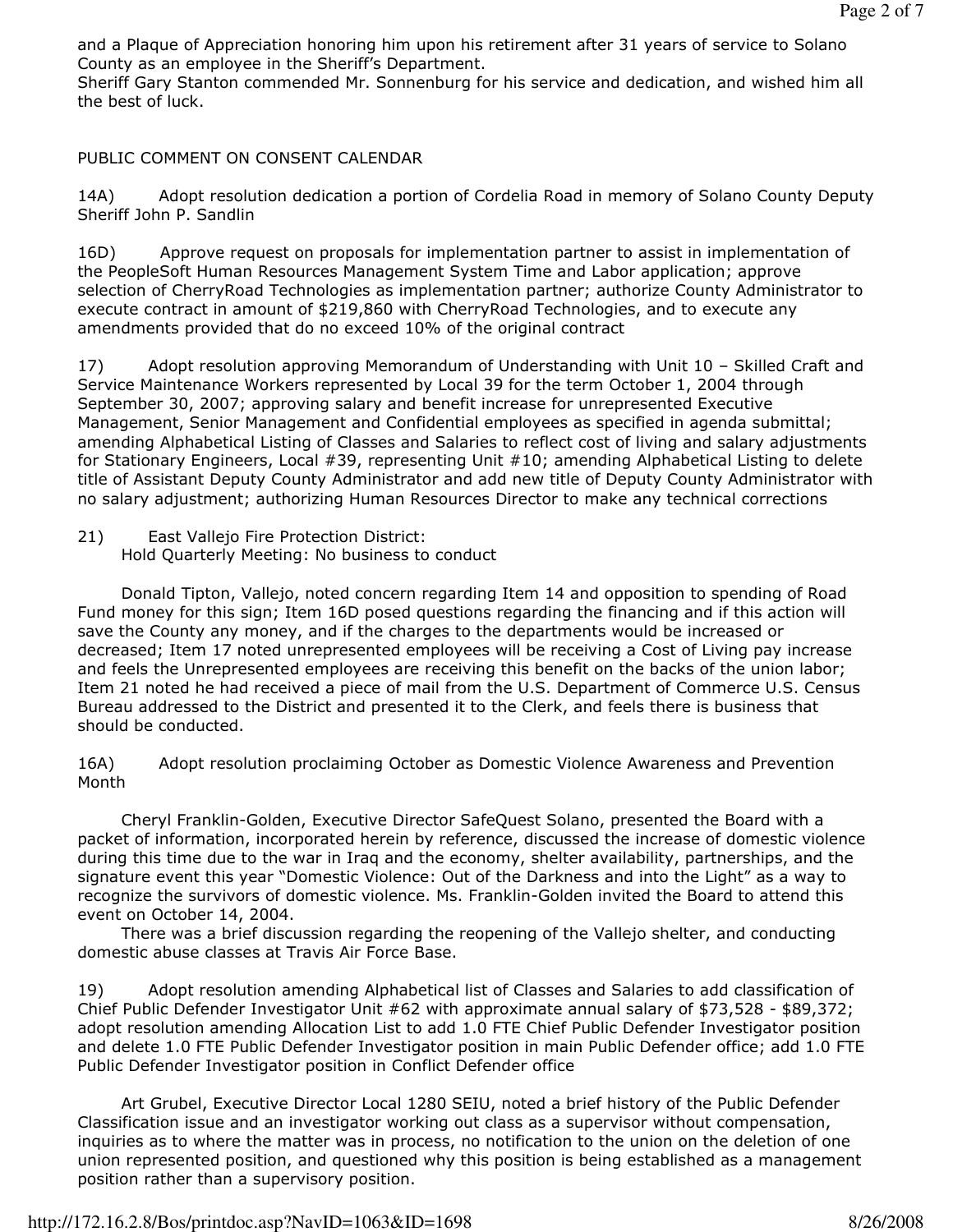Supervisor Kondylis voiced great concern that the union was not informed of this action, responding Director of Human Resources Yolanda Irigon noted the creation of this management position is exempt from Civil Service and thus the Civil Service Commission has no jurisdiction, and the Commission does not address the addition or deletion of positions only classifications. The recommendation is to delete a  $\frac{1}{2}$  time Public Defender Investigator replacing that with a full time Chief Public Defender Investigator.

 Public Defender Jeff Thoma noted he was unaware of the past history of the position since he is new to the position, feels a reclassification of the position is necessary, discussed recruitment for an investigator in the Conflict Defenders Office that will create one (1) FTE position, wants to recruit for both positions at the same time and noted other recruitment efforts. Mr. Thoma noted discussions with Mr. Grubel on September 27, 2004 regarding this position, and strongly feels this position should be a management position.

 Responding to questions posed by Supervisor Vasquez regarding adding more people, Mr. Thoma noted we are not adding more people, the position in the Conflict office was a contracted position, and this action will bring that position back as a County employee.

 There was a brief discussion regarding the position being a working supervisory position. Supervisor Kondylis voiced concern with the way this is getting done, and not the merits of the action, the represented employees must be kept informed; Mr. Thoma noted the union members in his department are unanimously in favor of this action. Supervisor Kondylis reminded all department heads of the policy for good management labor relations.

 Supervisor Forney feels the issue is that Mr. Grubel did not know he was losing a union represented position, voiced concern for the employee that had been working out of class with no compensation; Mr. Thoma noted discussions with that employee and accepted his counsel on creating the position, and his endorsement of the action.

 Chairman Silva discussed the changes being requested by the new Public Defender, eliminating contracting out for investigative services in the Conflict Office, feels the Chief Investigator job is a management position, noted ongoing position changes throughout the County, and endorses this action.

Supervisor Vasquez requested the matter be continued for one week.

#### APPROVAL OF AGENDA

On motion of Supervisor Kondylis and seconded by Supervisor Vasquez, the Board acted to approve the submitted Agenda, incorporated herein by reference, with the following modifications:

18A) Authorization to negotiate contract in amount of \$7.6 million with County Medical Services Governing Board (CMSP) to continue Managed Care Pilot for period of January 1, 2005 through June 30, 2005; authorization to negotiate contract extension to Partnership HealthPlan of California contract through June 30, 2005, for Managed Care pilot administration; authorize use of unanticipated Realignment funds in amount of \$400,000, correction noted the contract amount with CMSP should read \$7.9 million.

19) Adopt resolution amending Alphabetical list of Classes and Salaries to add classification of Chief Public Defender Investigator Unit #62 with approximate annual salary of \$73,528 - \$89,372; adopt resolution amending Allocation List to add 1.0 FTE Chief Public Defender Investigator position and delete 1.0 FTE Public Defender Investigator position in main Public Defender office; add 1.0 FTE Public Defender Investigator position in Conflict Defender office, removed from the Consent Calendar.

So ordered by a vote of 4-0; Supervisor Kromm excused.

## CONSENT CALENDAR

On motion of Supervisor Kondylis and seconded by Supervisor Vasquez, the Board acted to approve the following Consent Calendar items by a vote of 4-0; Supervisor Kromm excused.

13) MINUTES OF THE BOARD OF SUPERVISORS MEETING OF SEPTEMBER 7, 2004, as outlined in the Agenda Submittal from the Clerk of the Board dated September 28, 2004, incorporated herein by reference, approved.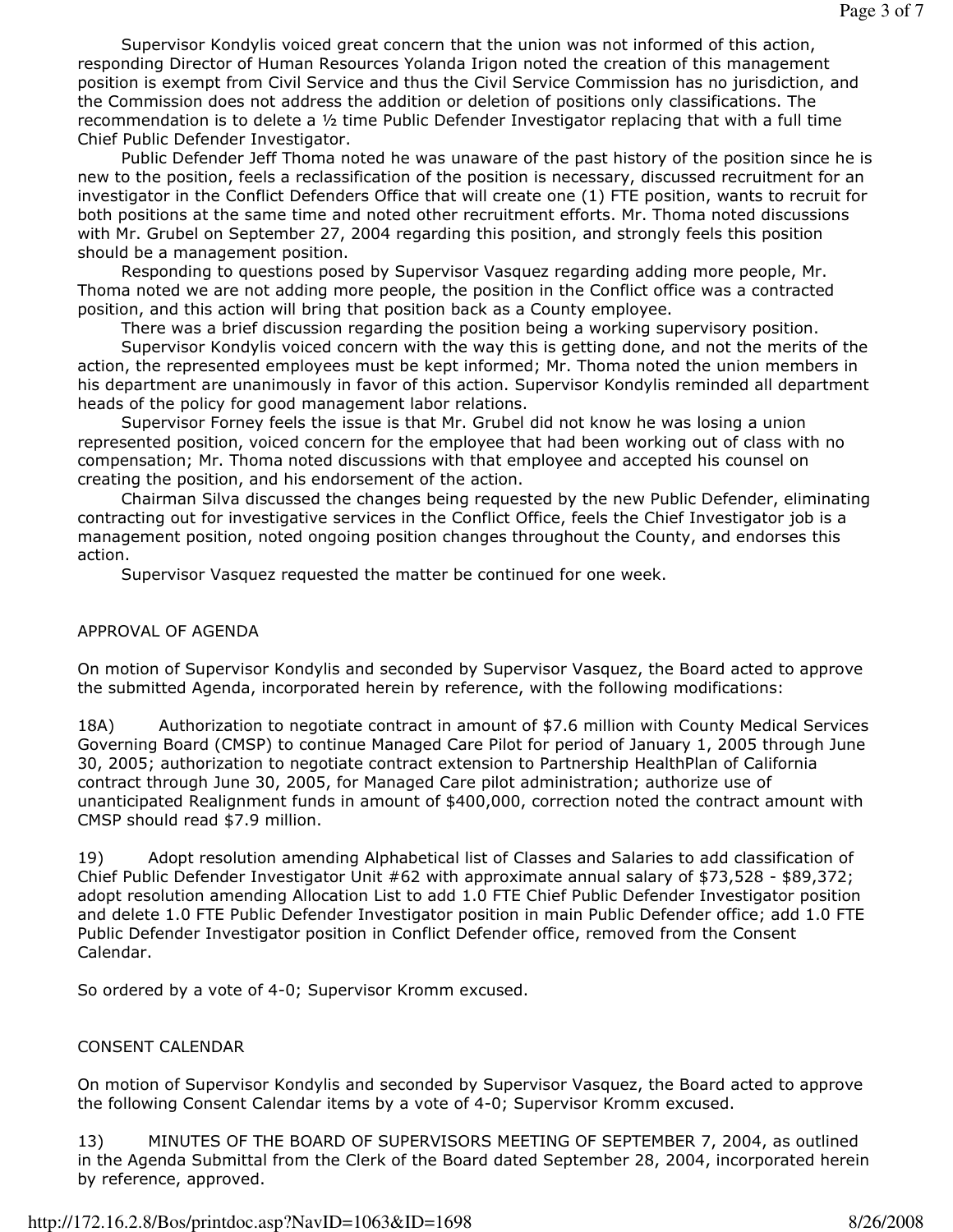14A) RESOLUTION NO. 2004-175 DEDICATING A PORTION OF CORDELIA ROAD IN MEMORY OF SOLANO COUNTY DEPUTY SHERIFF JOHN P. SANDLIN, adopted. (see Resolution Book)

14B) RESOLUTION NO. 2004-176 IN SUPPORT OF THE HARBISON HOUSE RESTORATION PROJECT AT THE NUT TREE, adopted. (see Resolution Book)

15) PROPERTY TAX ADMINISTRATION FEES FOR FY2004-05, as outlined in the Agenda Submittal from the Auditor/Controller dated September 28, 2004, incorporated herein by reference, approved.

16A) RESOLUTION NO. 2004-177 RECOGNIZING OCTOBER 2004 AS DOMESTIC VIOLENCE AWARENESS AND PREVENTION MONTH, adopted. (see Resolution Book)

16B) RESOLUTION NO. 2004-178 DECLARING THE MONTH OF OCTOBER 2004 AS MULTI-CULTURAL AWARENESS MONTH IN SOLANO COUNTY, adopted. (see Resolution Book)

16C) RESOLUTION NO. 2004-179 AUTHORIZING THE LOAN OF FUNDS TO CORDELIA FIRE PROTECTION DISTRICT PURSUANT TO GOVERNMENT CODE SECTIONS 23010 AND 23010.1, adopted. (see Resolution Book)

16D) CHERRYROAD TECHNOLOGIES SELECTED AS THE IMPLEMENTATION PARTNER RE IMPLEMENTATION OF THE PEOPLESOFT HUMAN RESOURCES MANAGEMENT SYSTEM TIME AND LABOR APPLICATION, as outlined in the Agenda Submittal from Department of Information Technology dated September 28, 2004, incorporated herein by reference, approved and County Administrator authorized to sign said contract and amendments on behalf of Solano County.

16E) AMENDMENT TO PROFESSIONAL SERVICES AGREEMENT WITH TABOR CONSULTING RE CONSULTATION SERVICES FOR PRENATAL I AND II FUNDING PROCESS, GRANT MANAGEMENT AND COLLABORATIVE DEVELOPEMENT, as outlined in the Agenda Submittal from County Administrator's Office dated September 28, 2004, incorporated herein by reference, approved and Chairman authorized to sign said contract on behalf of Solano County.

17) RESOLUTION NO. 2004-180 APPROVING THE MEMORANDUM OF UNDERSTANDING WITH THE STATIONARY ENGINEERS, LOCAL 39, UNIT 10 SKILLED CRAFT & SERVICE MAINTENANCE WORKERS FOR 2004-2007 AND AMEND THE ALPHABETICAL LISTING OF CLASSES AND SALARIES TO REFLECT ANY SALARY ADJUSTMENTS (ALSO UNREPRESENTED EXECUTIVE MANAGEMENT, SENIOR MANAGEMENT AND CONFIDENTIAL EMPLOYEES, COUNTY ADMINISTRATOR'S OFFICE), adopted. (see Resolution Book)

18A) AUTHORIZATION TO NEGOTIATE CONTRACT WITH COUNTY MEDICAL SERVICES GOVERNING BOARD (CMSP) TO CONTINUE MANAGED CARE PILOT, as outlined in the Agenda Submittal from Health and Social Services dated September 28, 2004, incorporated herein by reference, approved and Chairman authorized to sign said contract on behalf of Solano County.

AUTHORIZATION TO NEGOTIATE CONTRACT EXTENSION TO PARTNERSHIP HEALTHPLAN OF CALIFORNIA CONTRACT RE MANAGED CARE PILOT ADMINISTRATION, as outlined in the Agenda Submittal from Health and Social Services dated September 28, 2004, incorporated herein by reference, approved and Chairman authorized to sign said contract on behalf of Solano County.

USE OF UNANTICIPATED REALIGNMENT FUNDS IN AMOUNT OF \$400,000, as outlined in the Agenda Submittal from Health and Social Services dated September 28, 2004, incorporated herein by reference, approved

18B) AMENDMENT TO CONTRACT WITH BAY AREA TRANSLATIONS RE LANGUAGE INTERPRETATION SERVICES, as outlined in the Agenda Submittal from Health and Social Services dated September 28, 2004, incorporated herein by reference, approved and Chairman authorized to sign said contract on behalf of Solano County.

18C) SUBMISSION OF 2004 CONTINUUM OF CARE ONE-YEAR RENEWAL GRANT APPLICATION TO HOUSING AND URBAN DEVELOPMENT (HUD) RE HOMELESS SERVICES, as outlined in the Agenda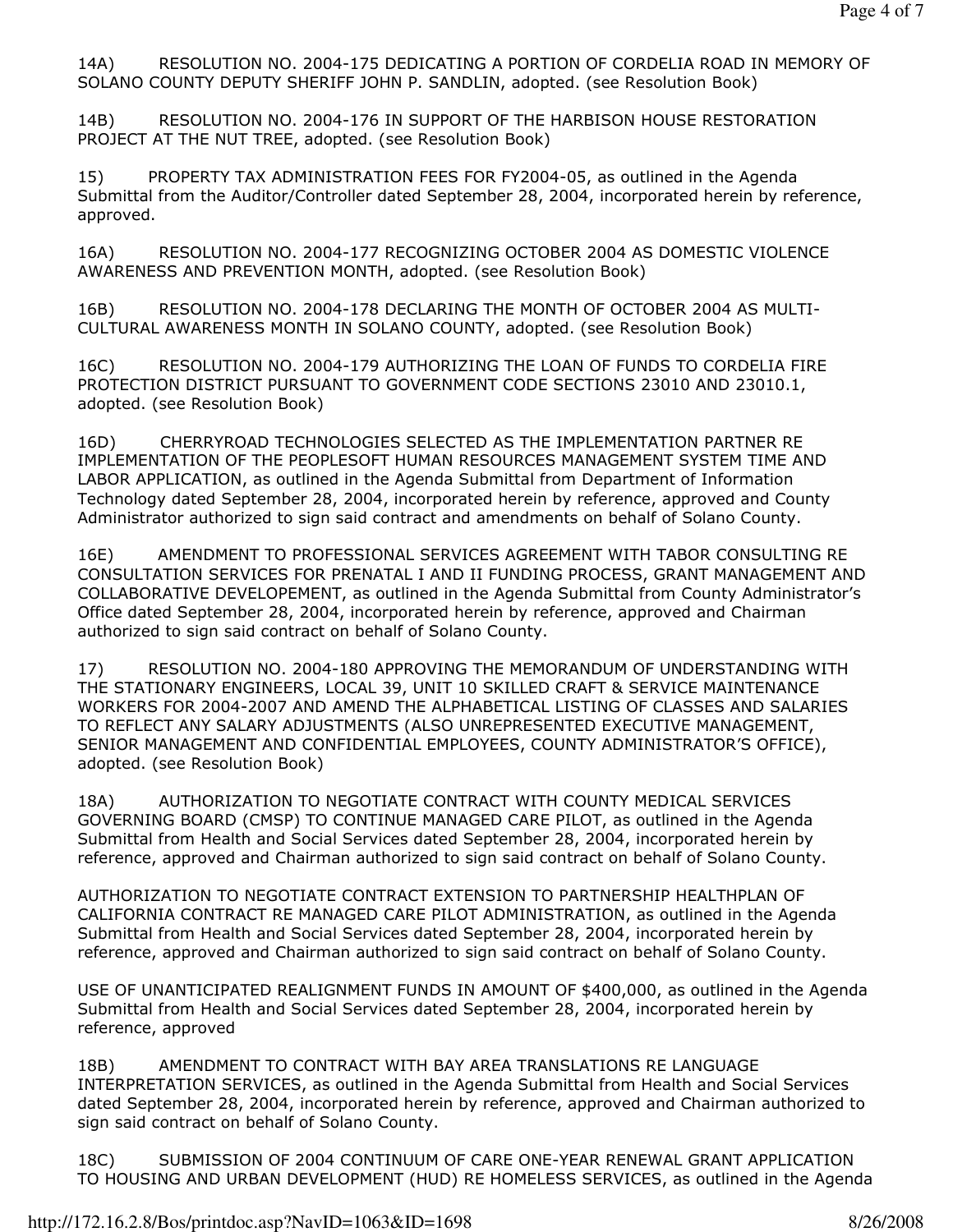Submittal from Health and Social Services dated September 28, 2004, incorporated herein by reference, approved and Chairman authorized to sign said contract on behalf of Solano County.

18D) AMENDMENT TO AGREEMENT WITH CHILD HAVEN, as outlined in the Agenda Submittal from Health and Social Services dated September 28, 2004, incorporated herein by reference, approved and Chairman authorized to sign said contract on behalf of Solano County.

APPROPRIATION TRANSFER IN AMOUNT OF \$35,000 FROM UNANTICIPATED REVENUE, as outlined in the Agenda Submittal from Health and Social Services dated September 28, 2004, incorporated herein by reference, approved.

20) WORKFORCE INVESTMENT ACT STRATEGIC FIVE YEAR PLAN – FIFTH YEAR MODIFICATION FOR PROGRAM YEAR 2004-2005, as outlined in the Agenda Submittal from Workforce Investment Board dated September 28, 2004, incorporated herein by reference, approved and Chairman authorized to sign said contract on behalf of Solano County.

SPECIAL DISTRICTS GOVERNED BY THE BOARD OF SUPERVISORS:

- 21) East Vallejo Fire Protection District: Hold Quarterly Meeting: No business to conduct
- 22) Rural North Vacaville Water District

 Minutes regarding this matter are contained in the Rural North Vacaville Water District Minutes Book.

### **ORDERS**

19) CONSIDERATION TO CREATE CHIEF PUBLIC DEFENDER INVESTIGATOR POSITION AND OTHER STAFFING CHANGES IN THE PUBLIC DEFENDER AND CONFLICT DEFENDER OFFICES, CONTINUED TO OCTOBER 5, 2004

The Board was provided with an Agenda submittal from the Public Defender dated September 28, 2004, incorporated herein by reference.

County Administrator Michael Johnson noted that nothing will change by continuing the matter to October 5, 2004, and discussed recruitment possibilities, and encouraged the Board take action. Supervisor Vasquez voiced concern that Mr. Grubel was unaware of this action, and suggested bringing the matter back after Mr. Grubel has spoken with the department.

Supervisor Forney feels nothing will change by continuing this matter, understands the frustration by Mr. Grubel, and feels the matter should go forward.

Yolanda Irigon, Director of Human Resources, noted the creation of the Chief Public Defender Investigator is not in the jurisdiction of the Civil Service Commission or the unions, which the union's net loss is for a ½ time position.

Responding to a question posed by Supervisor Forney relative to any changes by next week, Mr. Grubel feels that there will probably not be any changes after the discussion with Mr. Thoma, feels the question as to why this is being created as a management position as opposed to a supervisory position has not been addressed, and does not understand the justification.

A motion was made by Supervisor Vasquez and seconded by Supervisor Kondylis to continue the matter, the motion failed on a vote of 2-2.

Chairman Silva made a motion to approve the item; the motion died for lack of a second. The matter was continued to October 5, 2004.

SPECIAL DISTRICTS GOVERNED BY THE BOARD OF SUPERVISORS:

Rural North Vacaville Water District

24) Minutes regarding this matter are contained in the Rural North Vacaville Water District Minutes Book.

25) CONSIDERATION TO APPOINT A SOLANO COUNTY REPRESENTATIVE TO THE INDEPENDENT TAXPAYERS WATCHDOG COMMITTEE FOR THE TRAFFIC RELIEF PLAN FOR MEASURE A, CONTINUED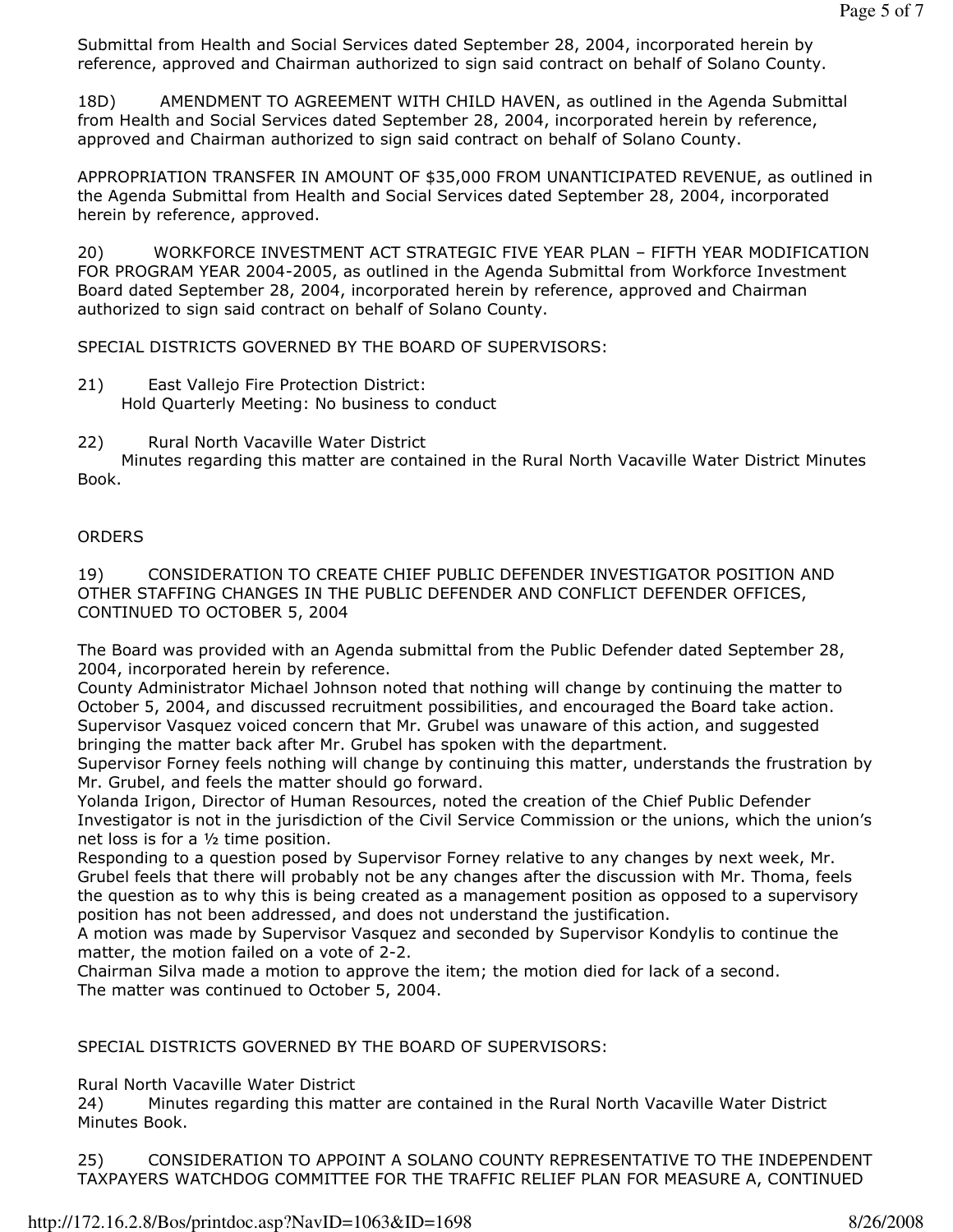The Board was provided with an Agenda Submittal from Chairman Silva dated September 28, 2004, incorporated herein by reference.

Chairman Silva suggested the matter be continued to October 5, 2004.

26A) STATUS REPORT ON FEDERAL LEGISLATION OF IMPORTANCE AND APPROPRIATIONS REQUESTS, RECEIVED

David Turch, Solano County's Federal Legislative Advocate in Washington D.C., reviewed the information contained in the Agenda Submittal from the County Administrator's Office dated September 28, 2004, incorporated herein by reference, regarding a status report on Federal legislation of importance and Federal Appropriations requests. Mr. Turch further discussed questionable conduct in Washington D.C. and the direct fiscal impacts to Solano County, the status of appropriations bills, progress relative to Indian Gaming, no continuing legislation in, impacts of this political year, very good chance of success for funding in the Radio Inoperability Project and the Nut Tree Airport Rehab Project, the need to pass a reauthorization for the Federal Transportation Bill by September 30, the twelve remaining appropriations bills that still need to be addressed, and discussed the BRAC process.

There was a brief discussion relative to a Net Donor State, advantages for the County of representation in Washington D.C. by Mr. Turch, and the importance of addressing Radio Inoperability in the County.

26B) PRESENTATION ON THE STATUS OF THE 2005 BASE REALIGNMENT AND CLOSURE (BRAC) PROCESS, RECEIVED

 The Board was provided with an Agenda Submittal from the County Administrator's Office dated September 28, 2004, incorporated herein by reference, regarding the Federal Realignment Base Closure process.

 Jim Curtis, Travis Community Consortium, provided the Board with a handout titled "Travis Community Consortium", incorporated herein by reference, noted the importance of Solano County continuing to speak loud and clear in support of Travis AFB, and the two-year Base Realignment And Closure (BRAC) process. Mr. Curtis outlined a number of things the Consortium has done such as meeting with the Air Mobility Command to let them know what Travis means to the County and the cities; noted projects at Travis accounting for \$44.8 million for infrastructure upgrades. Mr. Curtis noted the mission at Travis is improving with the upgrading of the C-5, outlined the steps that will be taken prior to any recommendations on closures, and noted the consortium will continue to stay in action, and discussed further opportunities to support and defend Travis.

 Responding to questions posed by Supervisor Kondylis regarding an engine storage facility, Mr. Curtis noted the facility is for storage of C-17 engines that are swapped out.

 Supervisor Vasquez thanked Mr. Curtis for his efforts, noted BRAC is a real threat, and the key to maintaining Travis are the number of missions. Travis needs to be as viable as possible for the Air Force and other armed services; Mr. Curtis noted BRAC is a good process, due to limited funding you need to make sure to keep the bases and infrastructure that is really needed. Travis is the largest airlift wing in the Air Force, and it is important to keep Travis for the defense of the Country and California.

 Supervisor Forney discussed the many improvements that are being done at Travis, Mr. Curtis noted the improvements add to the military value of the base.

 Assistant County Administrator Darby Hayes has requested Mr. Curtis to present quarterly reports to the Board, and noted Mr. Curtis will provide briefing information to Board members if they are going to meet with anyone from Congress or the Senate.

26C) BOARD OF SUPERVISORS MEETINGS OF NOVEMBER 23, 2004 AND DECEMBER 28, 2004, CANCELLED

 The Board was provided with an Agenda Submittal from the County Administrator's office dated September 28, 2004, incorporated herein by reference, regarding modifying the Board of Supervisors meeting schedule for the months of November and December.

 Donald Tipton, Vallejo, suggested the Board cancelled the Board meeting of November 2, 2004 to allow more County staff to be at the polling places to ensure there are no problems during the Presidential Election.